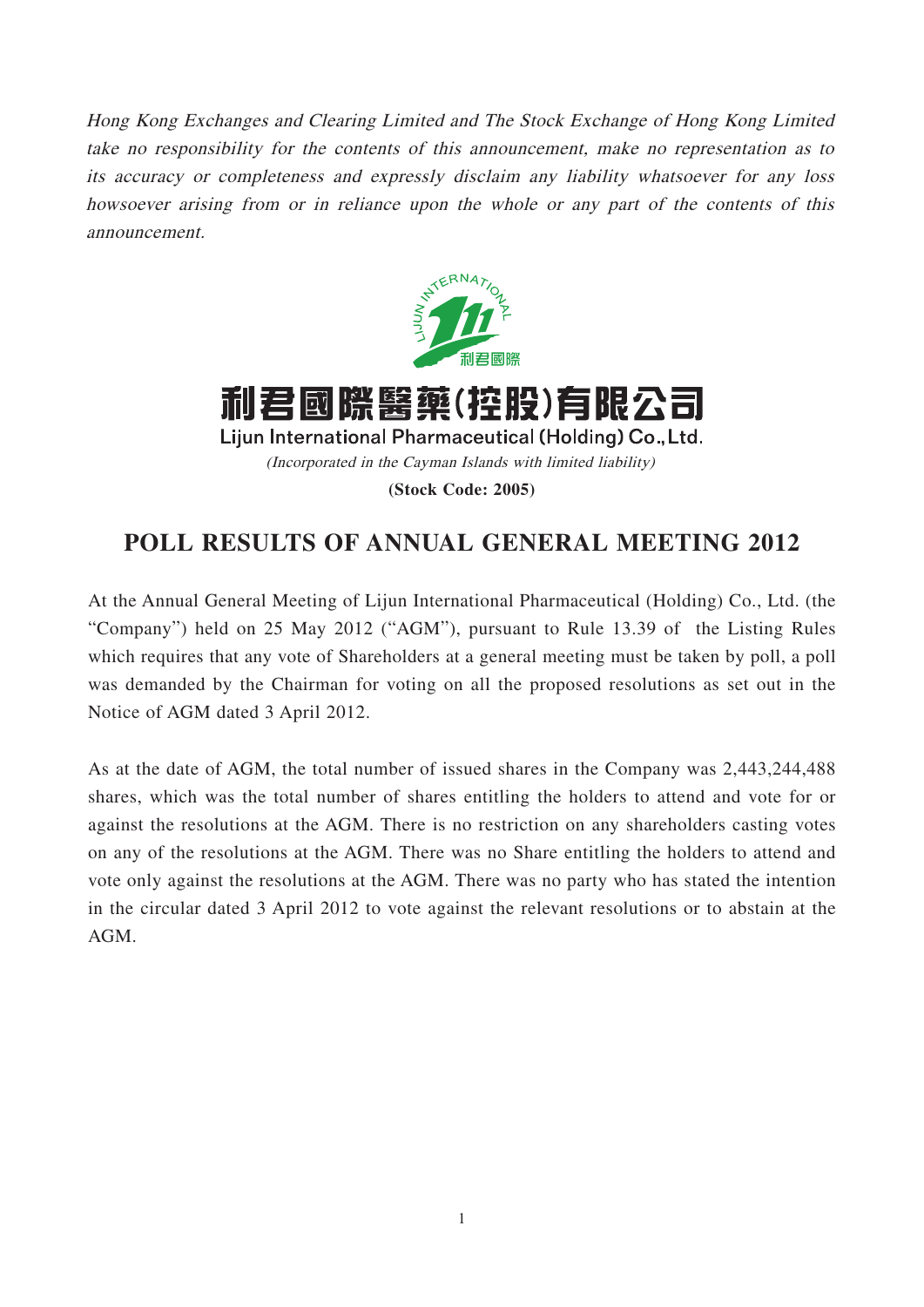The Company's share registrars, namely, Computershare Hong Kong Investor Services Limited, was appointed as the scrutineer at the AGM for the purpose of vote-taking. Set out below are the poll results in respect of the respective resolutions put to the vote at the AGM:

|    |                                                                                                                                                                                                                                                             | No of Shares Voted $(\%)$    |                            |
|----|-------------------------------------------------------------------------------------------------------------------------------------------------------------------------------------------------------------------------------------------------------------|------------------------------|----------------------------|
|    | <b>Resolutions</b>                                                                                                                                                                                                                                          | For                          | <b>Against</b>             |
| 1. | To receive and adopt the audited consolidated financial statements of<br>the Company and its subsidiaries and the reports of the directors of the<br>Company ("Directors") and auditors of the Company ("Auditors") for the<br>year ended 31 December 2011. | 1,544,501,134<br>$(100\%)$   | $\theta$<br>$(0\%)$        |
| 2. | To re-elect Mr. Wang Xianjun as an executive Director.<br>(A)                                                                                                                                                                                               | 1,530,451,134<br>$(94.51\%)$ | 88,975,000<br>$(5.49\%)$   |
|    | (B)<br>To re-elect Mr. Duan Wei as an executive Director.                                                                                                                                                                                                   | 1,530,451,134<br>$(94.51\%)$ | 88,975,000<br>$(5.49\%)$   |
|    | (C)<br>To re-elect Ms. Gao Shuping as an executive Director.                                                                                                                                                                                                | 1,413,858,000<br>$(91.54\%)$ | 130,643,134<br>$(8.46\%)$  |
|    | To re-elect Mr. Bao Leyuan as an executive Director.<br>(D)                                                                                                                                                                                                 | 1,326,501,134<br>$(81.91\%)$ | 292,925,000<br>$(18.09\%)$ |
| 3. | To authorise the board of Directors to fix the Director's remuneration.                                                                                                                                                                                     | 1,619,426,134<br>$(100\%)$   | $\theta$<br>$(0\%)$        |
| 4. | To re-appoint PricewaterhouseCoopers as Auditors and to authorise the<br>board of Directors to fix their remuneration.                                                                                                                                      | 1,619,426,134<br>$(100\%)$   | $\theta$<br>$(0\%)$        |
| 5. | To approve and declare a final dividend of HK\$0.02 per share for the year<br>ended 31 December 2011 to the shareholders of the Company which shall<br>be paid out of retained earnings and share premium of the Company.                                   | 1,544,501,134<br>$(100\%)$   | $\overline{0}$<br>$(0\%)$  |
| 6. | To grant a general mandate to the Directors to issue new Shares.<br>(A)<br>(Ordinary resolution 6A of the Notice)                                                                                                                                           | 1,466,055,000<br>$(94.92\%)$ | 78,446,134<br>$(5.08\%)$   |
|    | To grant a general mandate to the Directors to repurchase Shares.<br>(B)<br>(Ordinary resolution 6B of the Notice)                                                                                                                                          | 1,544,471,134<br>(99.998%)   | 30,000<br>$(0.002\%)$      |
|    | To extend the general mandate granted to the Directors to issue new<br>(C)<br>Shares by adding the number of the Shares repurchased. (Ordinary<br>resolution 6C of the Notice)                                                                              | 1,471,490,000<br>(95.27%)    | 73,011,134<br>(4.73%)      |